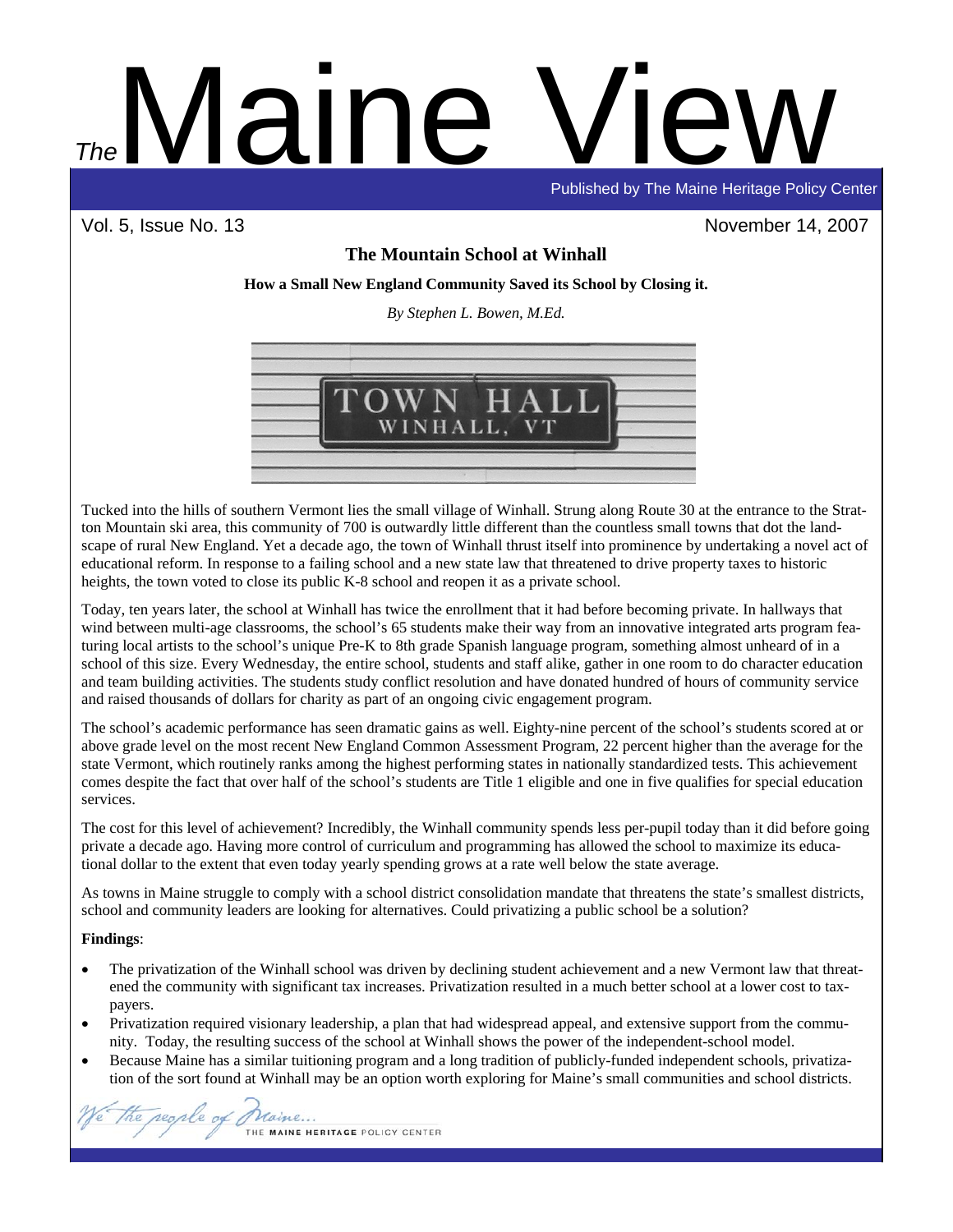# **Background**

To hear community members tell it, the town of Winhall found itself in the late 1990's with a "terrible" school system, despite spending more per student than almost any school district in the state. "TV Fridays" and other acts of educational malpractice had evidently become common enough that parents were pulling their children out of the school. Enrollment levels and achievement test scores were both plummeting.

As bad as that was, worse news came in 1996, when the Vermont legislature enacted a new school funding provision known as Act 60. The new law sought to equalize educational spending across Vermont in response to a supreme court ruling that the state's school financing system was unconstitutionally biased in favor of wealthier towns. Act 60 created a statewide property tax commitment to education, and redistributed school funding from wealthier towns to less affluent ones using a funding mechanism known as the "sharing pool." For residents of Winhall, with its ski-resort wealth, the new law meant paying more than ever for what many residents considered to be a failing school.

The prospect of an unprecedented property hike drove the town to study its options, which were few. School leaders looked at school consolidation, but found a chilly reception from the town's less wealthy neighbors, who were scared off by the prospect of losing school funding under Act 60. Residents considered closing the school outright and sending the students to neighboring schools, but faced the prospect bussing children great distances. In addition, closing the school would have meant repaying the state the millions of dollars it had invested in the town's school building. Drastic cuts to the school budget, which would have resulted larger classes and the elimination of programs, were also considered and promptly ruled out. Clearly, some kind of new and different approach was needed.

Working with an educational consultant, the town eventually hit on the idea of converting the school from public to private. In theory, the concept had a number of advantages. First, a private school could be financed in part by some kind of private foundation, which would allow the town to lower its perpupil rates to the state average and thus avoid state-mandated property-tax contributions to the sharing pool. Second, because the building would remain a school, the town avoided reimbursing the state for its funding of past construction work that had been done there. Third, closing the school would invalidate existing teacher contracts, allowing the town to finally force out the teachers that many felt were at the root of the school's underperformance. Last and perhaps most importantly, as it would turn out, going private gave the school a degree of edu-

cational independence that would become enviable in the years to come.

### **Going Private**

Supporters of the seemly unprecedented privatization idea began work to develop it into a concrete proposal to go before voters. With an consultant developing the curriculum, plan backers set about designing a governance and funding model that would allow for better accountability and lower costs. The challenge was to create a school that was truly private, but which remained under local community control and allowed the town to satisfy its legal obligation to provide a free and appropriate public education.

To solve the governance issue, the architects of the proposal designed a system of twin governing boards, one private and one public. The school itself would be managed as a publicbenefit non-profit corporation, governed by a private board of trustees. The publicly-elected school board would oversee transportation and special education matters, but otherwise have no say in the management of the school itself. In exchange for the use of the town's school building, the new school would be obligated to accept every student from Winhall and neighboring Stratton, but would be free to accept students from outside the area as well.

To pay for all this, the community would make use of Vermont's generations-old town tuitioning program which, like Maine's, allows towns without schools to tuition students to schools of their choice. The plan that was developed allowed the school to set a tuition rate, which was then submitted to the public school board and put before voters. If approved, that per-pupil tuition amount was paid to the new school on behalf of the town's students. The public school board would calculate costs for special education and transportation services and bring those costs before voters as well.

The school building itself would remain the property of the of the public school system, but would be leased to the town, which, in turn, would lease it to the school. As part of the agreement, the school building was also to be used as a community center, guaranteeing public access and use.

So, as it went before voters in the spring of 1998, the plan called for all the students in the two towns to be educated, at public expense, at a private school occupying space in a publicly-owned building. The public school system would bus students to and from the school and oversee special education services, but otherwise have no say over the management of the school. In exchange, the private school agreed to accept all students in the two towns who chose to go there.

The proposal, which had been developed with a good deal of community input, went before voters and was approved at the annual town meeting in June of 1998.

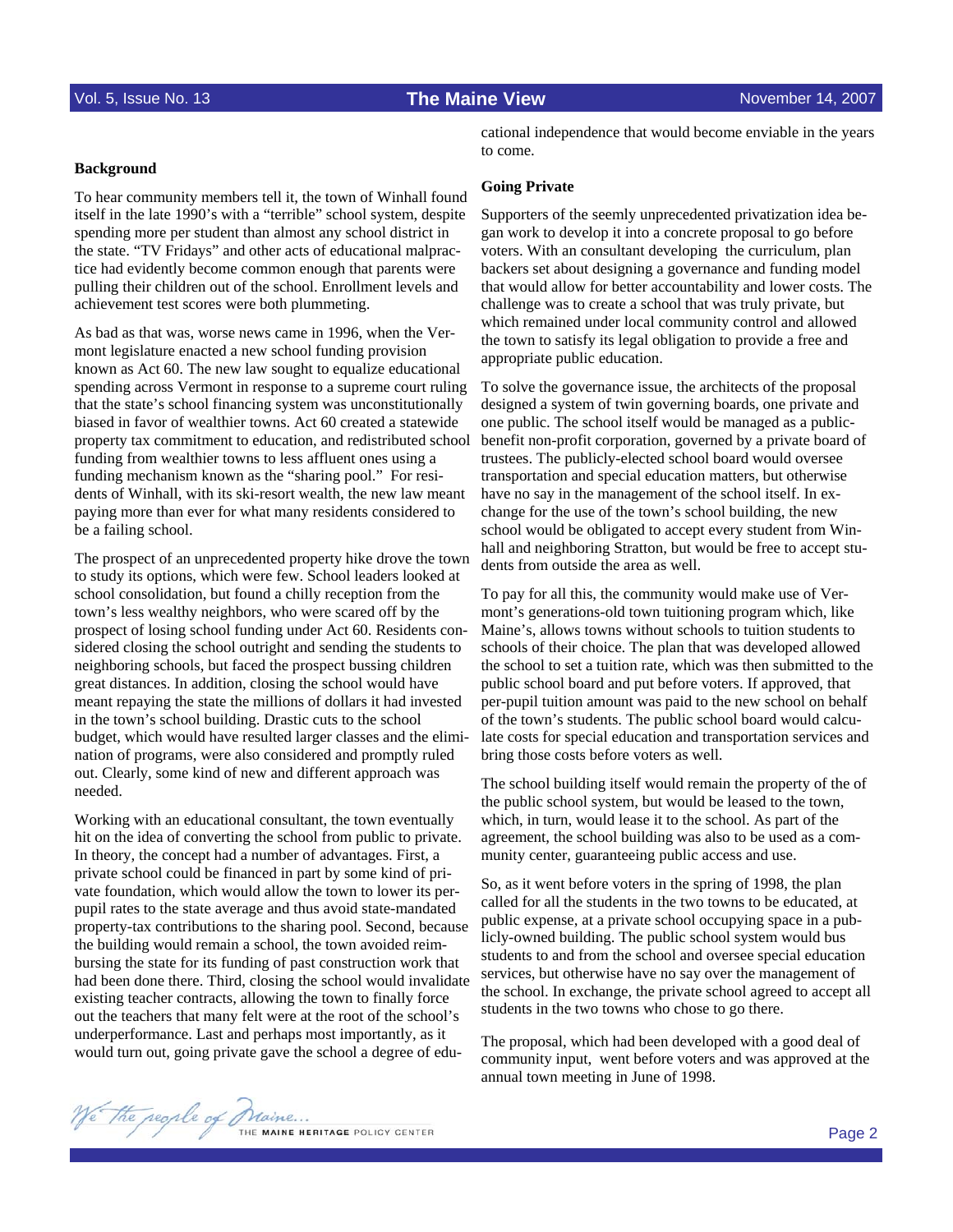

### **Problems and Solutions**

As complicated as the plan seemed on paper, making it happen in reality proved even tougher. The public school board and the trustees of the soon-to-be private school, who were appointed soon after the town meeting vote, were immediately faced with a series of challenges.

First was the issue of what to do with the existing five-person teaching staff at the school. The trustees of the new private school had little interest in retaining any of the existing faculty, but there was concern that the whole privatization plan could be sunk by a protracted legal dispute with the teachers, who were still under continuing contract with the town. In response, the town agreed to offer the existing public school staff a "substantial" severance package, which they agreed to accept. The trustees then undertook an aggressive campaign to attract new staff and spent the summer interviewing and hiring new teachers.

The trustees of what by then had become known as the Mountain School at Winhall were also facing the challenge of financing the startup of the new school. Per-student public funding would come in the fall, well after school had started, but the trustees needed money right away to hire staff and get the school operational.

The funding solution came with the creation of the Stratton-Winhall Education Foundation. Led by area parents and Mountain School supporters, the Foundation undertook an aggressive fundraising campaign, including community events and appeal letters.

They were helped immeasurably by the state's passage of Act 60, which forced higher-spending communities like Winhall to contribute to the state's school-funding sharing pool. The effect of this on towns like Winhall was to put into place a form of double taxation. Winhall not only spent a good deal on its own schools, it had to contribute mightily to the state sharing pool as well.

The town could avoid contributing to the sharing pool, though, if its per-pupil spending was brought down to the state average. Backers of the Stratton-Winhall Foundation were thus provided with an easy pitch to make to potential contributors who owned the high-dollar second homes on the edge of Stratton Moun-

tain. If the Foundation was able to provide enough private funding to the Mountain School, the school could keep the tuition rate it charged to the town at or below the state average, meaning no contributions to the sharing pool, and far lower property taxes as a result.

It worked like a charm. The school was able to raise enough funding to get itself off the ground, and was able to go to Winhall voters with a request for tuition payments of little more than \$7000 per student, far less than over \$12,000 per-pupil that the school had been spending prior to privatization. The Foundation provided the rest of the funding to the school, generated property tax savings for the whole town, and provided its financial backers with a tax deduction as well.

An educational program for the school was developed by consultants, and with space, staffing, and funding all in place, the last hurtle to be overcome by the new school was winning state approval. Because the school was to be funded primarily through public dollars under the town tuitioning program a number of state requirements applied. Working with the state, the local supervisory school union, and community members, the school won interim approval from the state to open that fall, just months after the community's decision to close its public school and go private.

After a successful first year, the Mountain School was granted a standard three year independent school approval by the state. By that next fall, the start of the school's second year of operation, it was already welcoming students from outside the area. The school's enrollment continued to climb in the years to follow, to be today about twice what it was ten years ago.

### **Making it happen**

Observers say there were a few necessary ingredients that made the privatization process successful, without which it might not have happened.

The first necessary ingredient was widespread community support for the idea, which was generated primarily by the passage of Act 60. Facing the prospect of crippling property tax increases, the community was open to bold new ideas. This was especially so given the lack of feasible alternatives, such as closure or consolidation. Furthermore, the idea of privatization had broad appeal. For families with children, the prospect of a much better and more accountable school was highly attractive, while the property tax savings generated by the school's new funding mechanism had appeal to those in the community without children in the system. It seemed like a win for everyone.

The second component , according to community members, was establishing a way to finance the new school in those early months of its operation before public per-pupil dollars were made available. The creation of the Winhall-Stratton Educa-

The regile of Maine ... THE MAINE HERITAGE POLICY CENTER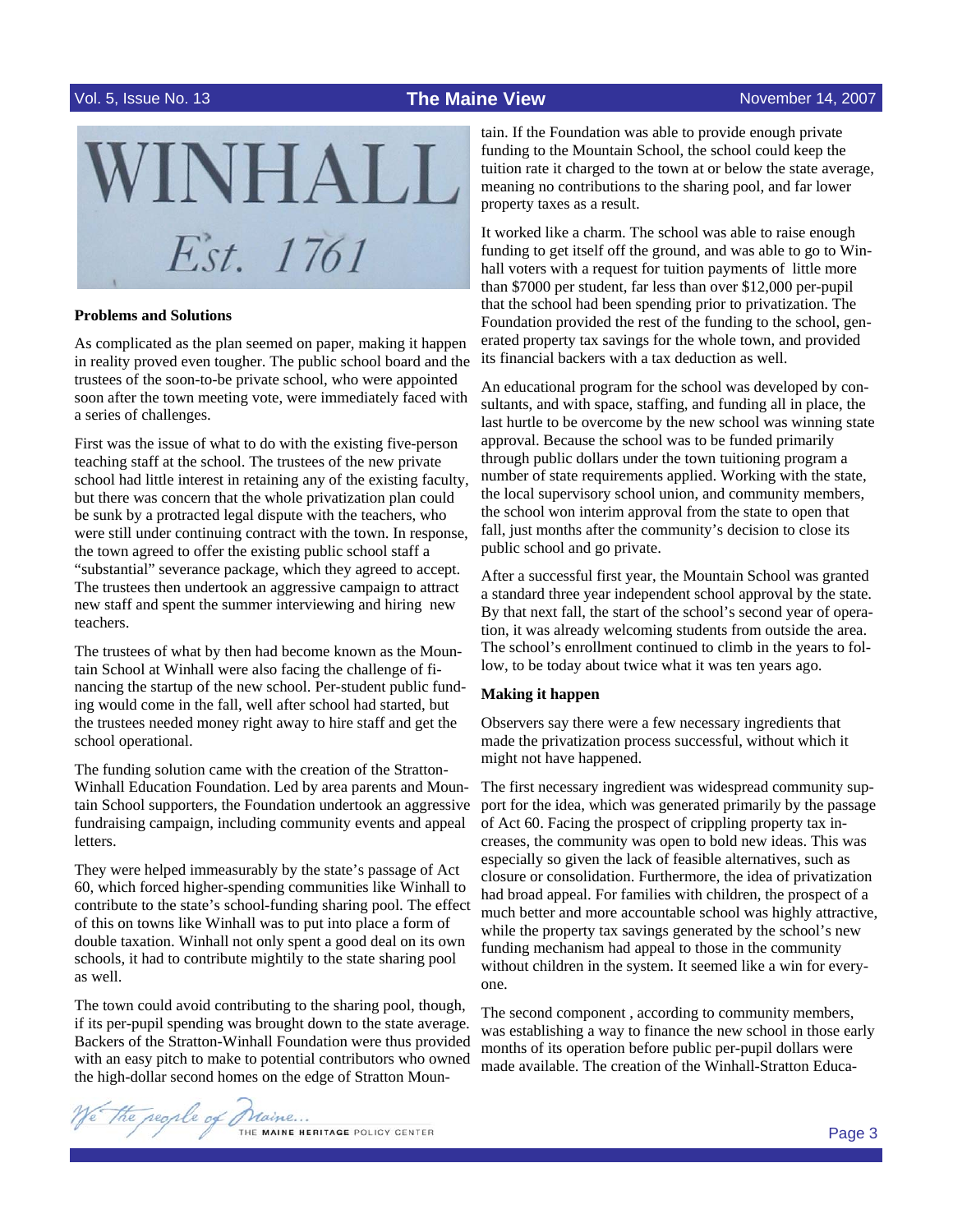tional Foundation was a key step, as was the help of the Freeman Foundation, a Vermont-based charitable organization that developed as a result of the general uproar over Act 60, and which provided sizable matching-fund grants to help projects such as the Winhall privatization effort get underway.

Observers also insist that leadership was a key element as well. Advancing so radical and unprecedented an idea as privatizing a public school required people who could both visualize how the process would unfold and then sell the concept to the community. According to those involved, the months-long process of privatizing the school required weekly and sometimes daily meetings of the trustees, the school board, and members of the community. Supporters of the concept conducted community surveys and town hall meetings, and visited countless private and public schools in order to develop a fully realized vision of how the new school would operate. Without the work of these dedicated citizens, the project could not possibly have been completed.

# **The Mountain School today**

Their work paid off. Today, the Mountain School enjoys double the enrollment it had a decade ago. Though the majority of its students still come from Winhall and Stratton, about 15 percent of the students at the school come from other areas, with families paying private tuition so their children can attend. On measures of student achievement, the Mountain School's student body well exceeds state and national averages, and the school is in the process of winning full accreditation from the New England Association of Schools and Colleges.

When asked to explain the success that the Mountain School has exhibited in the years since privatization, current Head of School Darren Houck attributes it to one factor above all: choice. While the term "choice," when applied to education today, generally means having the ability to choose the school a child will attend, choice pervades the Mountain School in many ways in addition to the choice students make to go there. The Mountain School enjoys far greater choice over their curriculum, for instance. As a private school, the Mountain School is not bound by the federal *No Child Left Behind Act* or by any state-mandated curriculum. The school follows the state's grade level expectations for achievement, to ensure that graduating eighth graders are on par with their public school peers, but the school has a choice about how it reaches those levels of achievement. Houck claims that this allows the school to develop a curriculum that is "teacher centered, student driven, and community supported." This curriculum, and the freedom his staff has to develop it, Houck feels, is the single biggest factor explaining the school's success.

The school also enjoys more choice over how it spends its funding dollars. The freedom from many state and federal educational mandates allows the school to focus its resources on the programming that best fits the school's philosophy. This freedom had resulted in extensive investments in an interdisciplinary arts and technology program that makes use of a mobile laptop computing lab, for instance. Observers feel such programs would be impossible for so small a school were it forced to spend money the way the public schools do.

Parental choice is another key factor. The decision to send a child to the Mountain School also means a choice by parents to involve themselves in the school to a degree rarely found in traditional public schools. Parents make up about a third of the Mountain School Board of Trustees, and also serve on a parental advisory board which meets monthly to discuss school improvement issues. Parents are a part of hiring committees and are involved in curriculum development. Indeed, parents sign a "responsibility statement" that outlines what is expected of them in exchange for becoming a part of the Mountain School community.

The Mountain School's staff has choices as well. As a private school, the Mountain School struggles to remain competitive on salaries and benefits with its public school neighbors. Teachers at the school are not protected by exhaustive unionnegotiated contracts either. Staff members choose to go to the

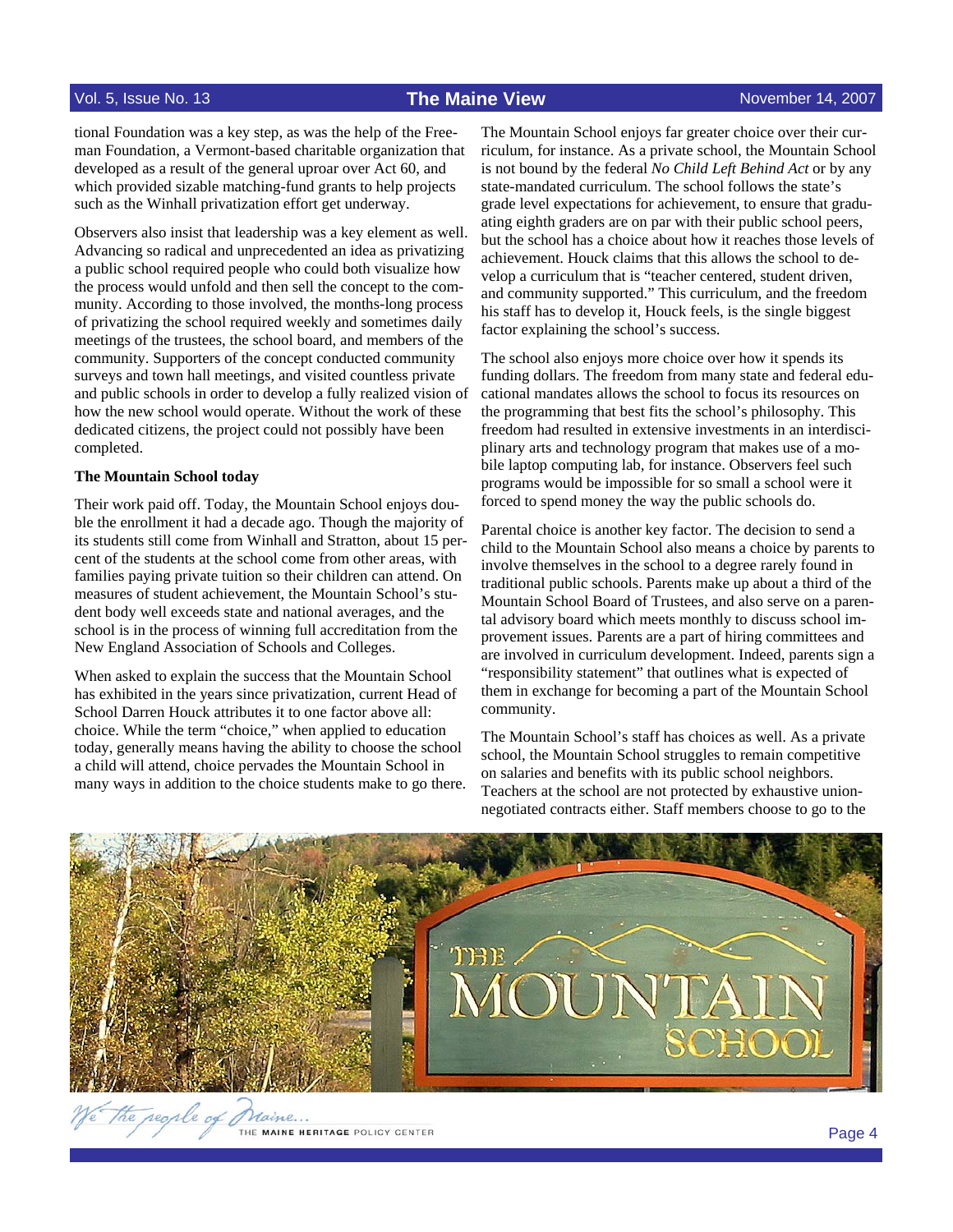of classroom independence and autonomy that most public school teachers would envy.

# **Challenges ahead**

Choice is a double-edge sword, however. Students in Winhall and Stratton are guaranteed enrollment at the Mountain School, but some choose to attend neighboring public or private schools instead, and can do so with the two towns paying at least part of the bill with public dollars. Because neighboring towns do not tuition their K-8 students, families from outside the two-town community must pay tuition to attend. Though scholarships to the school are readily available, the cost of attending the school can be prohibitive for many families living outside the two towns. The state has not helped the matter any. In an attempt to discourage the kind of private support for public schools that was provided by the Winhall-Stratton Educational Foundation, the state of Vermont amended Act 60, with the result that the Foundation has largely become defunct. Today, the school actively engages parents and community members in ongoing efforts to raise funds to make up the difference. The Mountain School is also confronting future enrollment declines, as young families are being priced out of the Winhall area's costly real estate market.

For Head of School Darren Houck, these challenges and others are simply part of what it means to be a private school. He believes, though, that being a great school can solve most problems. The Mountain School, he says "simply needs to be better than the schools next door." It is an challenge he welcomes.

In a few short years, the Mountain School at Winhall has become a model independent school, visited regularly by those interested in the changes they've made. Could such a school be a model for Maine?

### **Implications for Maine**

If there is a state where public school privatization might work, it is Maine. Like Vermont, Maine has a town tuitioning program that allows communities without their own schools to send students to private schools using public dollars. Maine also has a rich history of private schools. The state's venerable Town Academies have been providing educations to public school students since the 19th century. The state has a fairly straightforward process for approving public schools, and allows accreditation by the New England Association of Schools and Colleges to serve as de facto state approval for an independent school.

At the end of August, The Maine Heritage Policy Center produced a report, entitled *Saving Our Schools: Is Privatization an Option*, which outlined how privatization might be done under existing state law. The Winhall experience, though, sheds additional light on the keys to the successful privatization of a pub-

school regardless, because it offers small class sizes and a level lic school, and some of the additional challenges to be overcome.

- **Community support is critical.** The privatization movement at Winhall began as a revolt against a new state law that threatened the viability of the school. Supporters of the privatization effort were able to turn community discontent with the law into action. Task forces were empanelled, town hall meetings were conducted, and the entire movement to privatize the school became very much a community effort. Maine's current district consolidation mandate, which threatens Maine's smallest schools, has the potential to be just such a motivating force. A wellcrafted privatization movement would be able to capitalize on widespread unhappiness with the new state law, and turn that into support for privatization.
- **A privatization plan needs to be broadly appealing**. Because the Winhall privatization plan improved the quality of the school and also cut property taxes, it was supported by young families with children as well as by those with little interest in the school itself. Indeed, because many of the taxpayers in Winhall owned second homes there, the privatization plan needed support from people who didn't even live in the town year-round. A successful privatization proposal, therefore, will need to offer something to everyone. The plan needs to not only create a better school, but a school that is more accountable and less expensive. A plan that appeals to young families as well as people like retirees stands the best chance of being broadly supported.
- **Privatization requires visionary leadership**. Though Winhall faced a unique situation in which privatization was really the only option, actually taking the seemingly unprecedented step of closing the public school and replacing it with a private one required leaders with the vision to see what the school could be, and who had the ability to make others see that vision as well. Those with experience in public school reform know how hard even the most basic changes are to make, but an undertaking of this magnitude requires a very devoted and talented group of people that can not only develop a feasible plan, but can work with community members, the school leadership, and the state and other officials to make it happen. Often times, the people with the ideas and the people who can make things happen are not the same people. A project as complex and controversial as this has the potential of being needs both.
- **Financial support is a crucial element.** Private schools cost a lot of money to start and run. In Winhall, the looming prospect of massive property tax increases was used to encourage support for a private foundation that helped fund the startup of the new school. Securing financial sup-

We the regule of Maine ...